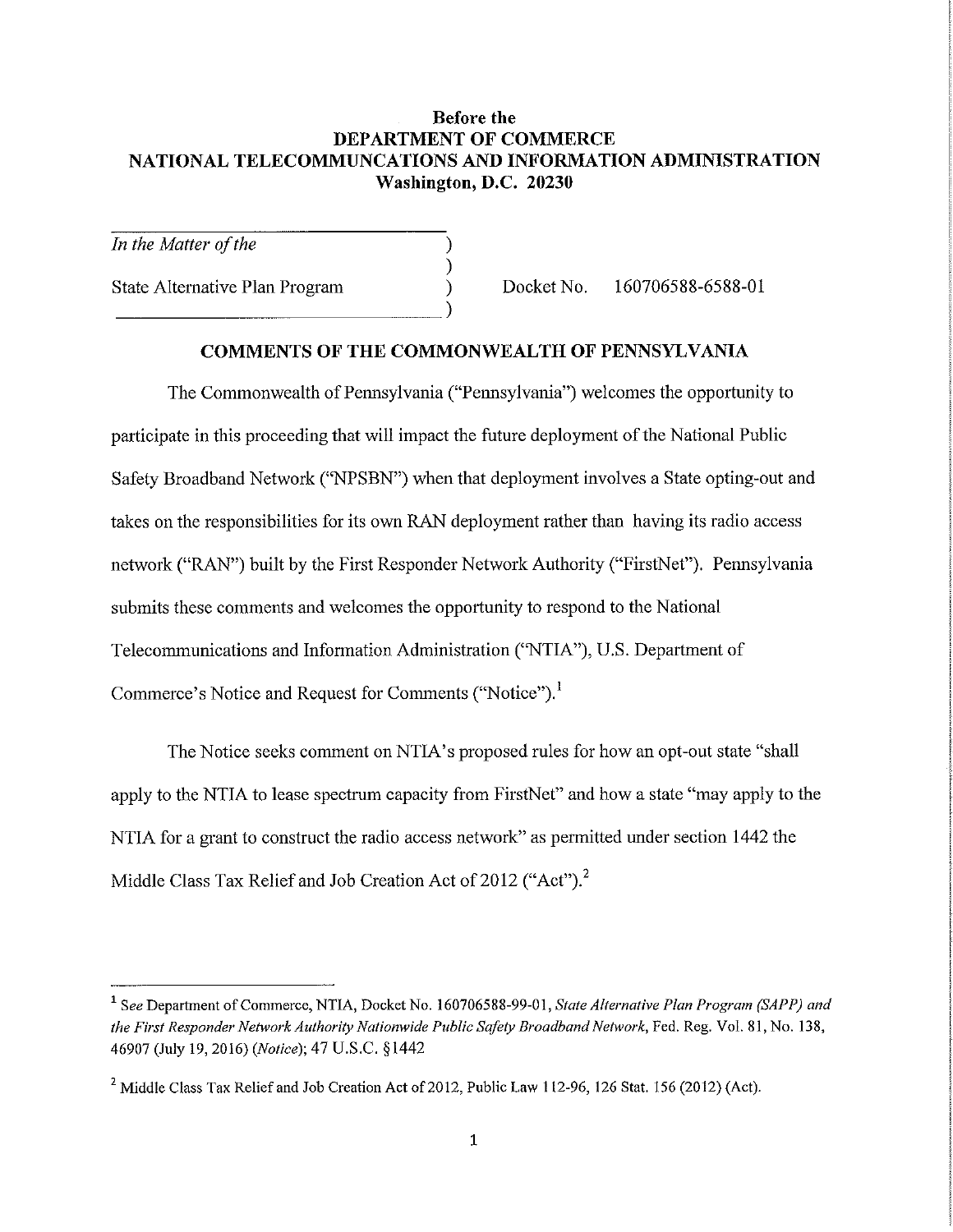# I. **A State May Assume the Cost and Responsibility to Construct, Operate Maintain, and Improve the RAN in its State, Provided that it Successfully Undertakes Commission, NTIA and FirstNet Approval**

Under section 1442 of the Act, "{T}he State shall submit an altemative plan for the construction, maintenance, operation, and improvements of the radio access network within the State to the Commission."<sup>3</sup> The plan must demonstrate that the State will meet the minimum technical interoperability requirements developed by the Public Safety Interoperability Board under section  $1423<sup>4</sup>$  and be interoperable with the FirstNet NPSBN. In the Act, the Federal Communications Commission ("Commission") is granted the authority to approve or disapprove the alternative plan.<sup>5</sup>

Pennsylvania agrees that the Act requires the approval by the Commission of an opt-out state's alternative plan. We, however, believe that the Commission has an obligation to establish and make public its approval criteria in a timely fashion, so that states may make an informed opt-out decision. We believe the Commission should provide its approval criteria at least three months before the FirstNet draft state plans are simultaneously distributed across the country. *(See Exhibit A for suggested timeline.)* This will allow our Governor to make an informed decision, so that we can decide how to provide the best network possible for our first responders and the citizens they protect and serve.

Likewise, the criteria for decisions by the NTIA about RAN Construction Grants must be delivered three months before the FirstNet draft state plans. *(See* Exhibit A for suggested timeline.) This will provide the states with time to develop an acceptable funding plan should they seek to build and operate their own RAN. In addition, to make an informed decision about

<sup>3</sup> Notice at 46908; 47 U.S.C. §1442(e).

<sup>4 47</sup> u.s.c. §1423.

 $547$  U.S.C.  $\S$ 1442(e).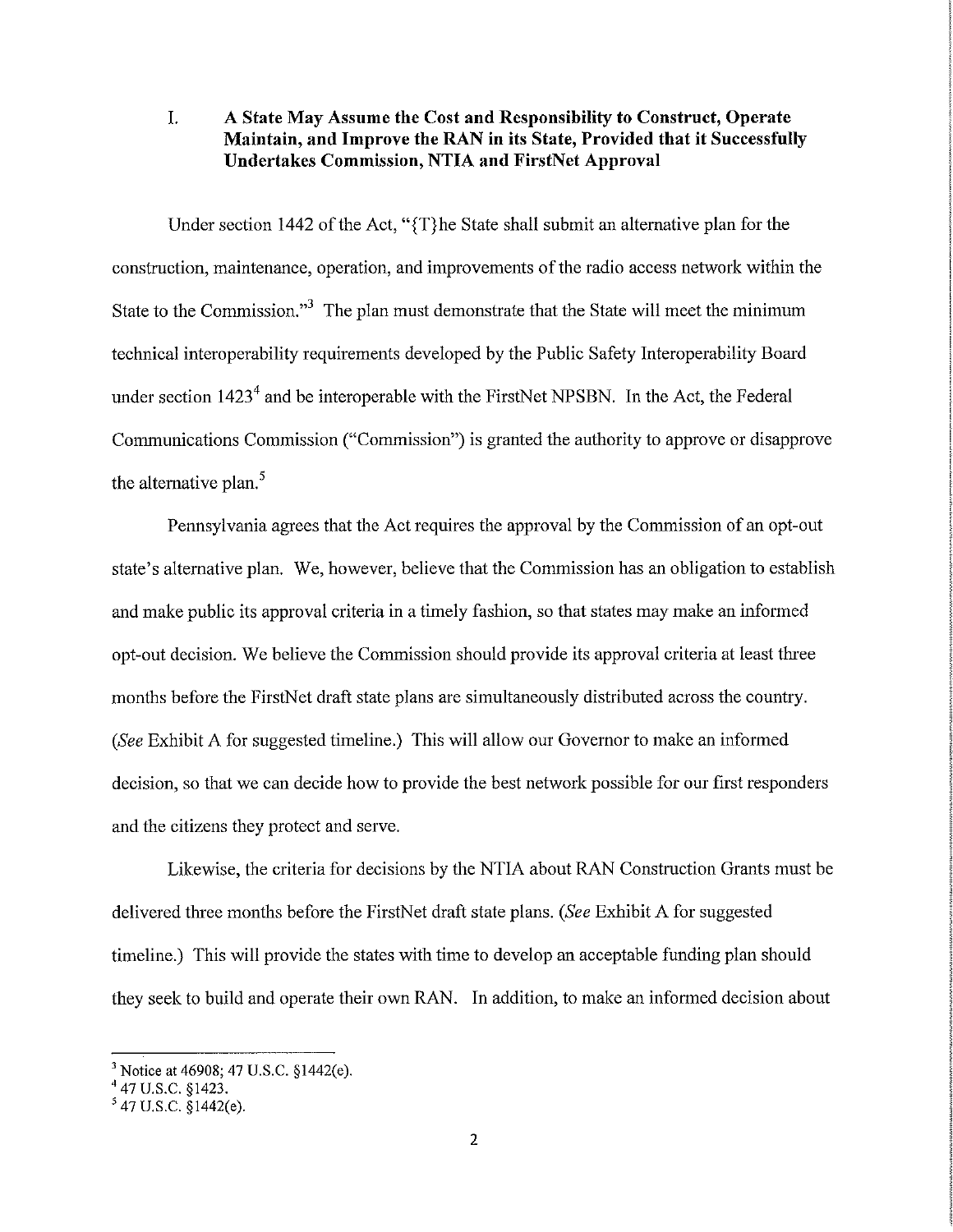opting in or out, a state needs to have all the costs and operational considerations answered that only the NTIA and FirstNet can provide.

If a state's alternative plan is approved by the Commission, the state "may apply to the NTIA for a grant to construct" its own RAN. $<sup>6</sup>$  We presume that "may apply" refers to financial</sup> grant requests and not to permission to build its own RAN.

The state must demonstrate:

(1) That it has the technical capabilities to operate and the funding to support its RAN; (2) that it has the ability to maintain ongoing interoperability with the NPSBN; (3) that it haste ability to complete the project within specified comparable timelines specific to the state; (4) the cost-effectiveness of the state alternative plan submitted to the FCC; and, (5) comparable security, coverage, and quality of service to that of the NPSBN. <sup>7</sup>

The NTIA determines the demonstrations needed by a state in considering whether to

grant approval to that state to enter into a spectrum capacity lease with FirstNet. This decision

by the NTIA can result in either approval or disapproval under the statute. The fact that it can be

disapproved means: (1) A state cannot move forward with its alternative plan, as it needs

spectrum to operate the RAN; and (2) The NTIA has veto power over the prior decision by the

FCC, which approved the state alternative plan. This begs the question: Does the NTIA consider

the FCC approval of a state alternative plan to not be a final approval, but only a partial or

qualified approval?

Moreover, we have questions that are not addressed in the Notice that only the NTIA can

answer:

- 1. Under what conditions would the NTIA deny spectrum after the Commission has approved the plan?
- 2. What constitutes a technical and financial "demonstration"?
- 3. How will a state determine the funding needed to support their RAN deployment, since it could, in part, depend on the NTIA's grant funding plans?

<sup>&</sup>lt;sup>6</sup> 47 U.S.C. 1442(C)(iii)(I).<br><sup>7</sup> Notice at 46908; 47 U.S.C. §1442(e)(3)(C-D).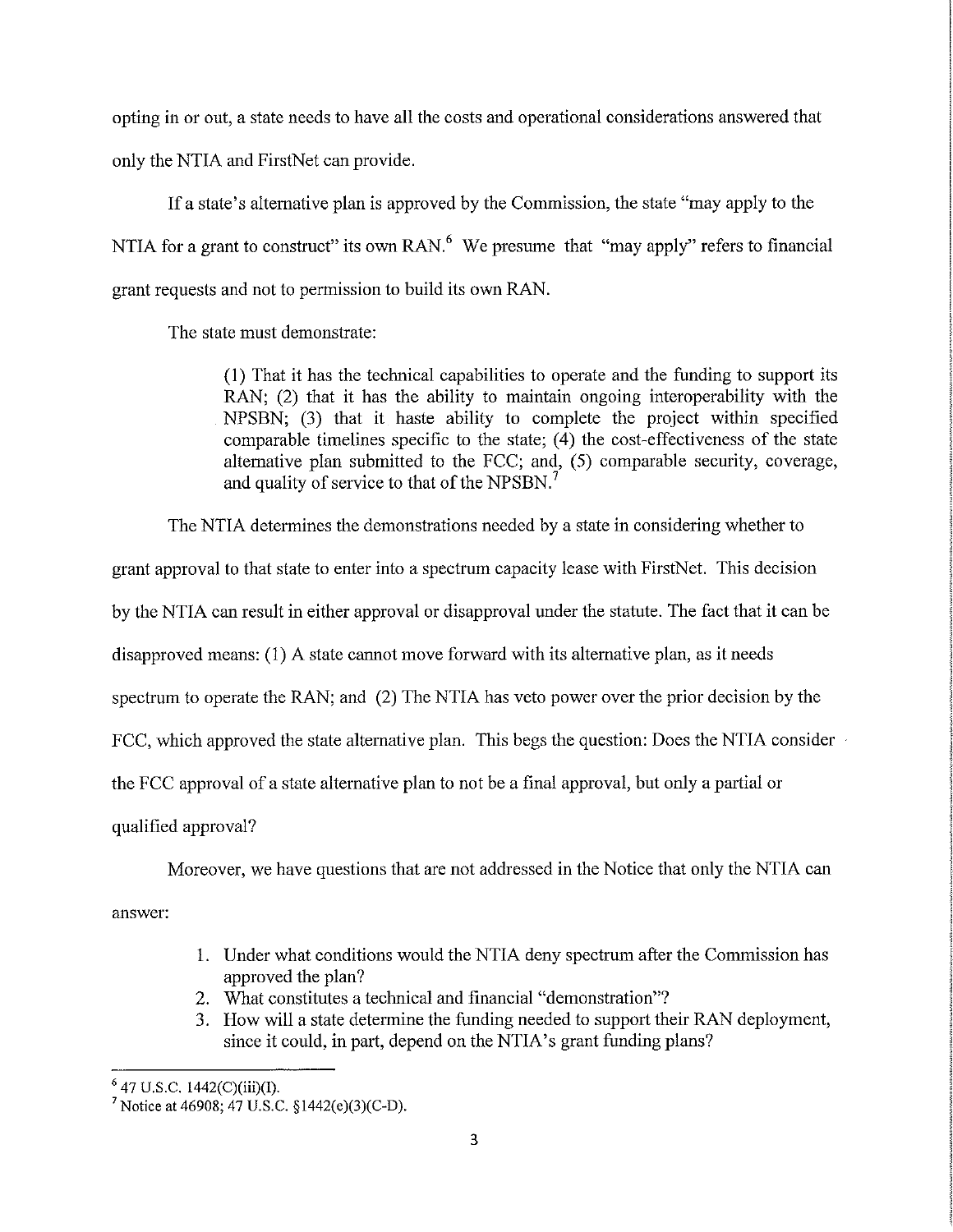- 4. Who determines a "comparable timeline" to complete a state's project?
- 5. What will the cost effectiveness of a state alternative plan be compared to?
- 6. How would the cost effectiveness, comparable security, coverage, and quality of service of the NPSBN be determined before the NPSBN is operational?
- 7. Will NTIA funding available to an opt-out state be comparable to that which would be available to FirstNet in an opt-in scenario?

In addition, there are a number of other issues that NTIA has not addressed in the Notice such as: Once a state successfully provides the required demonstrations to the NTIA, the state will negotiate and enter into a spectrum capacity lease with FirstNet to operate its state RAN. However, it is unclear to us what the parameters, conditions, requirements, and expectations of a spectrum capacity lease are and when and where they will be defined. Also, if a state opts out, the state becomes an additional provider along with FirstNet in the NPSBN, which FirstNet could view as a competitor. Thus, we are concerned that FirstNet would never agree to a spectrum capacity lease with a state.

We are also struck by the lack of time a state has under the Act to put out an RFP, secure a corporate partner to build the network, and submit a plan to the Commission: a state gets 180 days, yet FirstNet needed a year for this same process. *(See* Exhibit A for suggested timeline.) For these reasons, the Commission and the NTIA must provide the aforementioned criteria three months before the draft state plans are delivered by FirstNet.

# II. **A State's Options on RAN Construction, Operation, Maintenance, and Improvements**

Under the Act, a Governor is required to make an opt-in or opt-out decision based on a state plan presented by FirstNet, rather than on an actual RFP that would reflect the tme costs of a state deployment. We believe that the Act did not contemplate the difficulties a state may have in making a complete and informed decision on the cost and coverage of building its own RAN via the statute.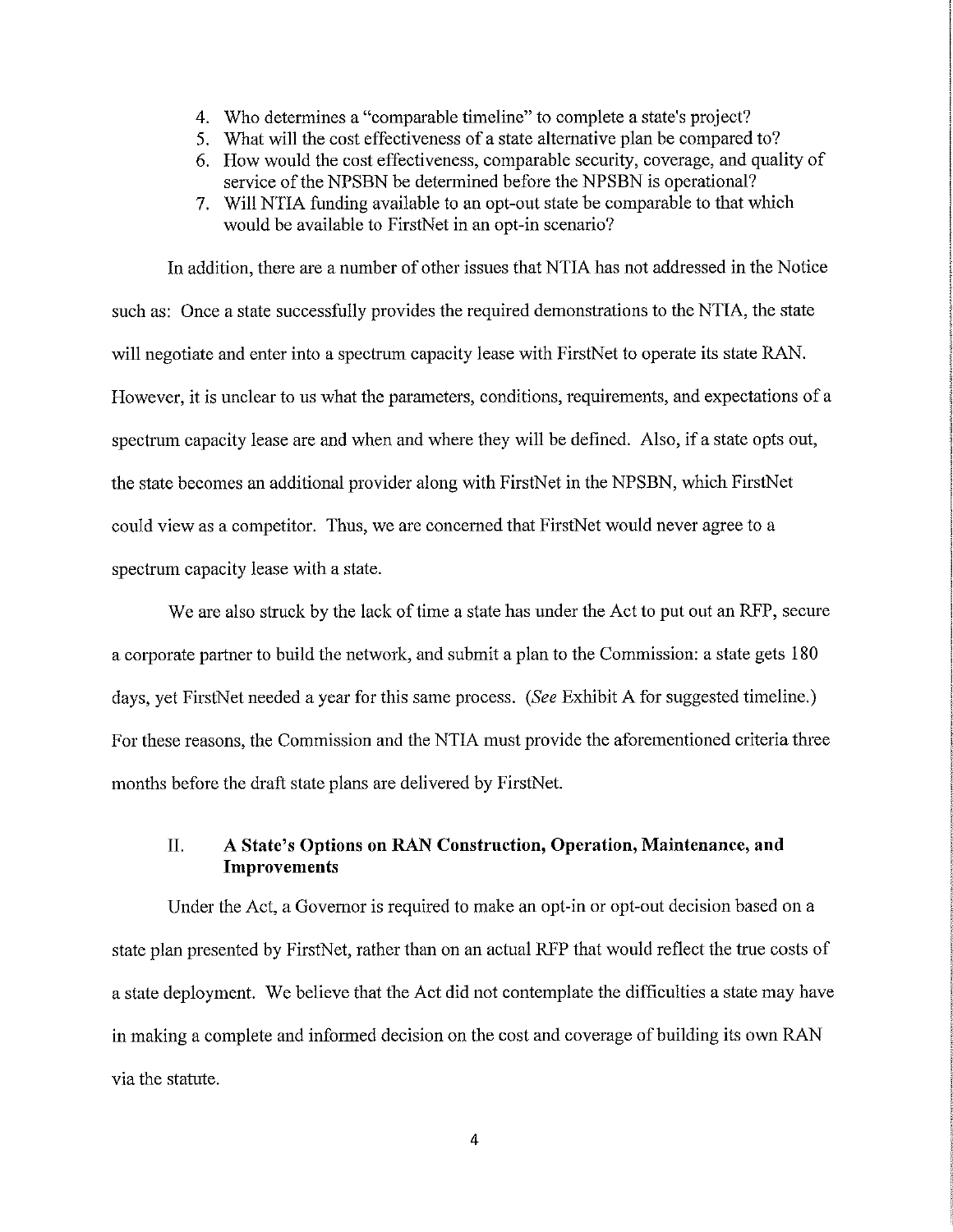According to the Act, once the Governor decides to opt out, the state then must complete a procurement process for the state RAN within 180 days. We understand Congress's concern that a completed procurement process will provide FirstNet/NTIA with confidence that the state plan can be executed. We recommend, however, that FirstNet/NTIA provide interim approval of qualified state opt-out RAN plans if the state has not completed its procurement within the 180 day plan development period, as long as the overall plan meets the delivery requirements outlined in FirstNet's state opt-in plan.

. Should the FCC disapprove an alternative state plan, FirstNet will construct, maintain, operate, and improve the NPSBN within the state. In that event, what is the timeline for FirstNet construction to be completed within that state?

# III. **NTIA Analysis of State Demonstrations Regarding Ongoing RAN Responsibilities**

We understand that the NTIA must evaluate a state's demonstrations of specific criteria set forth in the Act to grant funds for helping a state build its own RAN. We hope that the grant funding and approval process by the NTIA will be transparent. Transparency by the NTIA is crucial and will ensure a fair and impartial review of funding the state RAN construction grants. It will also ensure that the NTIA uses a single set of standards, requirements, parameters, and conditions when making decisions for every state for RAN Construction Grants.

# IV. **Overview of Applications for Grant of Authority To Enter Into a Spectrum Capacity Lease With FirstNet and RAN Construction Funding**

The NTIA's intention to evaluate a state's request for Lease Authority, or its request for Lease Authority plus an optional RAN Construction Grant, as a single grant application requires them to release the forthcoming FFO Notice providing specific details on the application and grant program requirements simultaneously with the draft state plans. *(See* Exhibit A for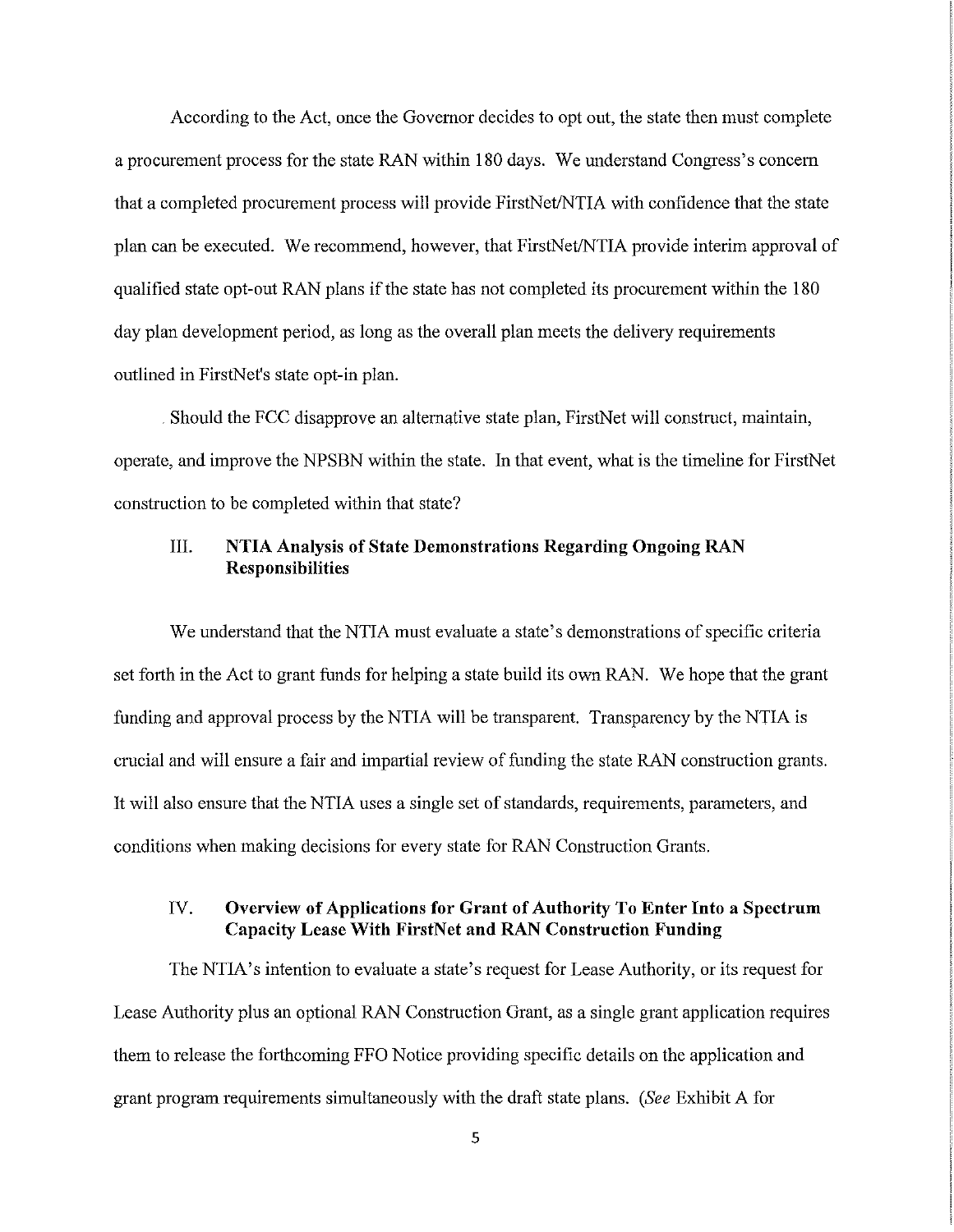suggested timeline.) This will allow states time to develop a comprehensive final state plan thru their negotiations with FirstNet. The criteria also must include, but not be limited to, the anticipated cost of the spectrum lease (if any) and FirstNet core costs within a State.

We agree that the Act does not spell out deadlines for the submission of grant applications to the NTIA. We are concerned that a forthcoming FFO notice will require states to submit their grant applications 60 days after the FCC has approved a state's alternative plan, as no state will be able to submit a request for NTIA funding until the completion of their RFP process. In addition, "because the Act did not establish mandatory funding levels for each eligible grantee, Lease Authority and RAN Construction Grants are considered discretionary grants.<sup>38</sup> We would encourage the NTIA to use the State and Local Implementation Grant Program ("SLIGP") calculations as a basis for the RAN Construction Grants and use ofthe same grant funding percentages per state.

## V. **Grant Procedures Common to Lease Authority and a RAN Construction Grant**

We appreciate that the NTIA will review and make determinations on state applications for Lease Authority or for Construction Grants on a rolling basis, but we contend that the NTIA should review applications and award grants within 60 days to further the intent of the Act to speed NPSBN deployment. Pennsylvania understands that the NTIA may review a single application for both a Lease Authority Grant and a RAN Construction Grant under the required criteria under the Act.<sup>9</sup> The NTIA would then award the Lease Authority, but not the RAN Construction Grant funding until FirstNet signs a lease agreement with the state. We, however, are skeptical as to why FirstNet would agree to a spectrum capacity lease agreement without a

 $8$  Notice at 46910.

 $947$  U.S.C. 1442(e)(3)(D).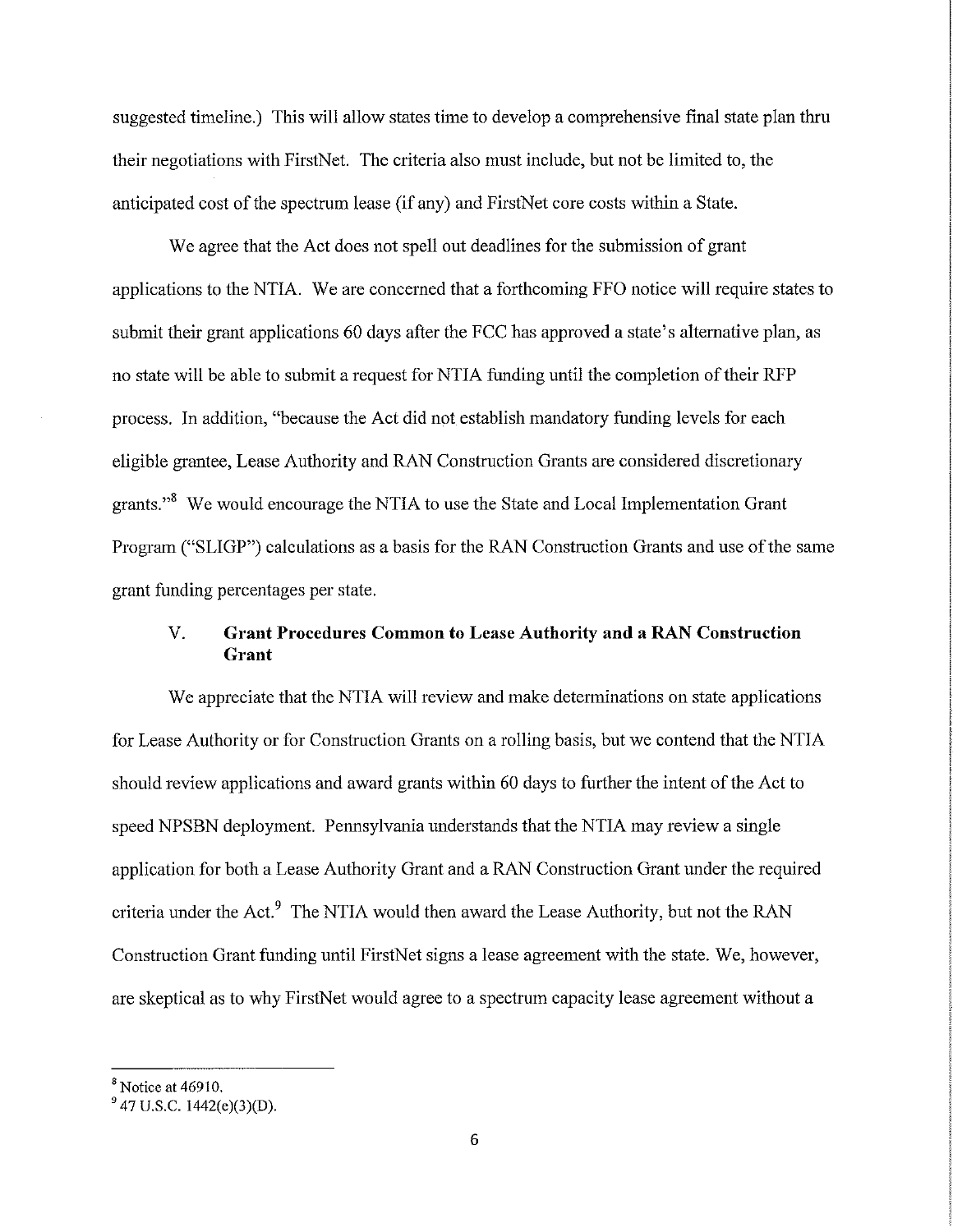funding grant to build the state RAN or an alternative funding plan with an opt-out partner identified in the state's alternative plan.

The NTIA should also develop a transparent process and seek state input in the development of the funding decision process for state opt-out RAN Construction Grants. Opt -out states should also be given a complete understanding of what constitutes an increased cost to FirstNet and how that could reduce a final grant award. It would seem logical, however, that a state opting out of the network should reduce FirstNet's construction and operational costs. Opt-out states also need to understand how the efficiency of FirstNet and how projected income from partnership agreements can impact a final RAN Construction Grant.

Based on the criteria for allowable costs for a RAN Construction Grant, FirstNet plans to propose a specific cost to build out in each state. This includes no additional increases beyond what is proposed in the FirstNet state plan, even though a state's altemative plan cannot anticipate the cost of the network based on a procurement process made by the state.

# VI. **The Technical Capabilities To Operate, and the Funding To Support, the State RAN**

Under the Act, in order to receive a RAN Construction Grant "a state must demonstrate: (1) That it can operate the state RAN on a technical level; and (2) that it has the financial resources to do so."<sup>10</sup> We agree that "all components of the NPSBN, including the core network and the RAN, must be operated under common technical network policies."<sup>11</sup> As such, we contend that the approval by the Commission of the interoperability capabilities of its altemative plan satisfies the need for the common technical network policies. There is no need for the NTIA to require a duplicative and unneeded demonstration for grant funding. If FirstNet's

<sup>&</sup>lt;sup>10</sup> *Id.* at 46911.

 $11$   $1d$ .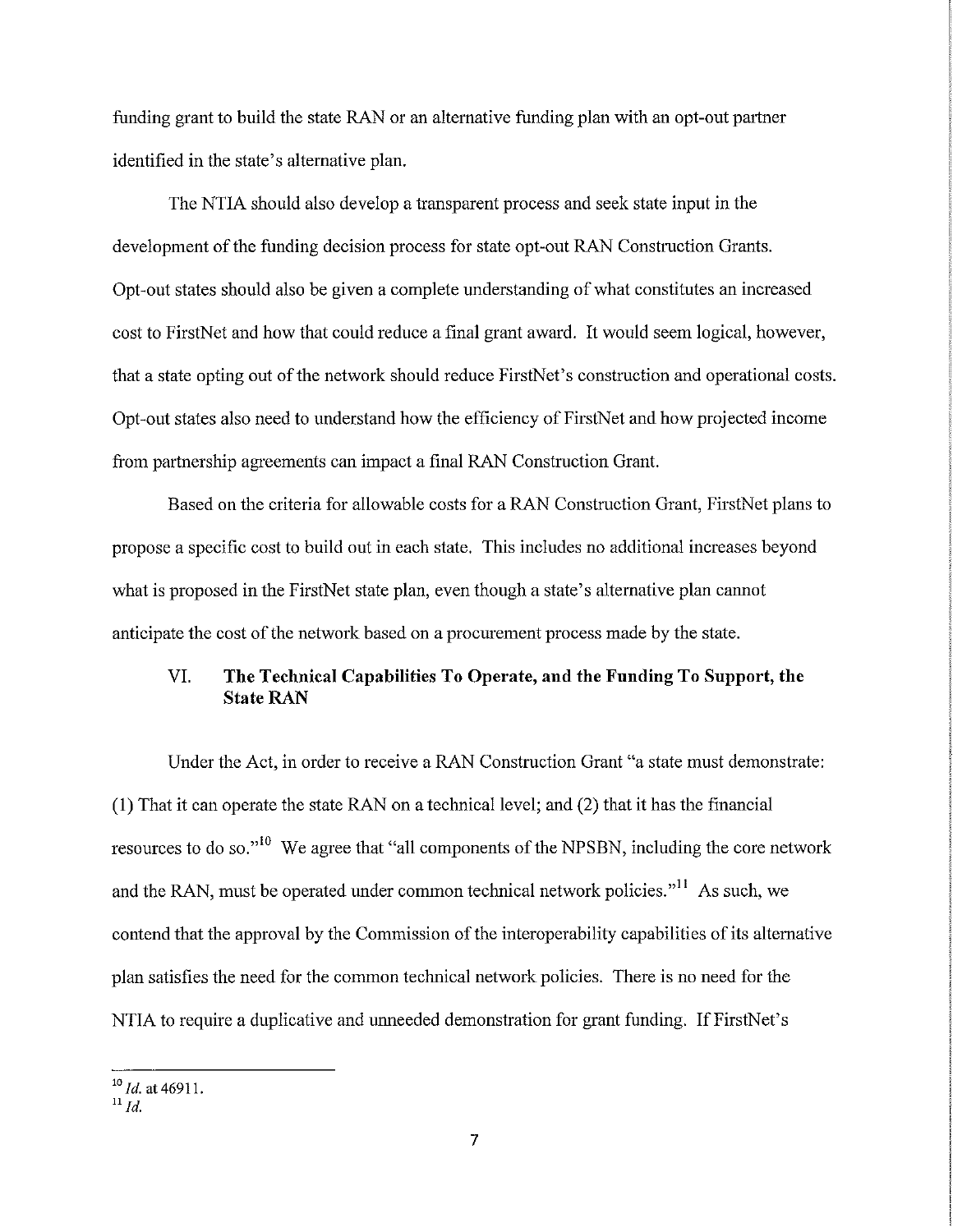common technical network policies are deemed not to be duplicative, they must be transparent and delivered three months prior to the draft state plans.

The NTIA also seeks a required demonstration that the state's "RAN and other network attributes will be interoperable with the NPSBN on an "ongoing" basis."  $^{12}$  Again we contend that this is a duplicative requirement under the Act. Even the NTIA admits that "consistent with the interoperability demonstration a state must make to the FCC in its state alternative plan."<sup>13</sup> We find this requirement to be burdensome and unwarranted. Pennsylvania recommends that the NTIA streamline the process, instead of making it administratively burdensome and complicated for states.

#### VII. **Conclusion**

For the reasons set forth herein, we urge NTIA to interpret the Act consistent with our comments when considering state demonstrations of alternative grant funding plans and FirstNet spectrum leasing rights under the Act.

Respectfully submitted, awi

Major Diane M. Stackhouse

Director, Pennsylvania State Police, Bureau of Communications and Information Services 8001 Bretz Drive Harrisburg, PA 17112